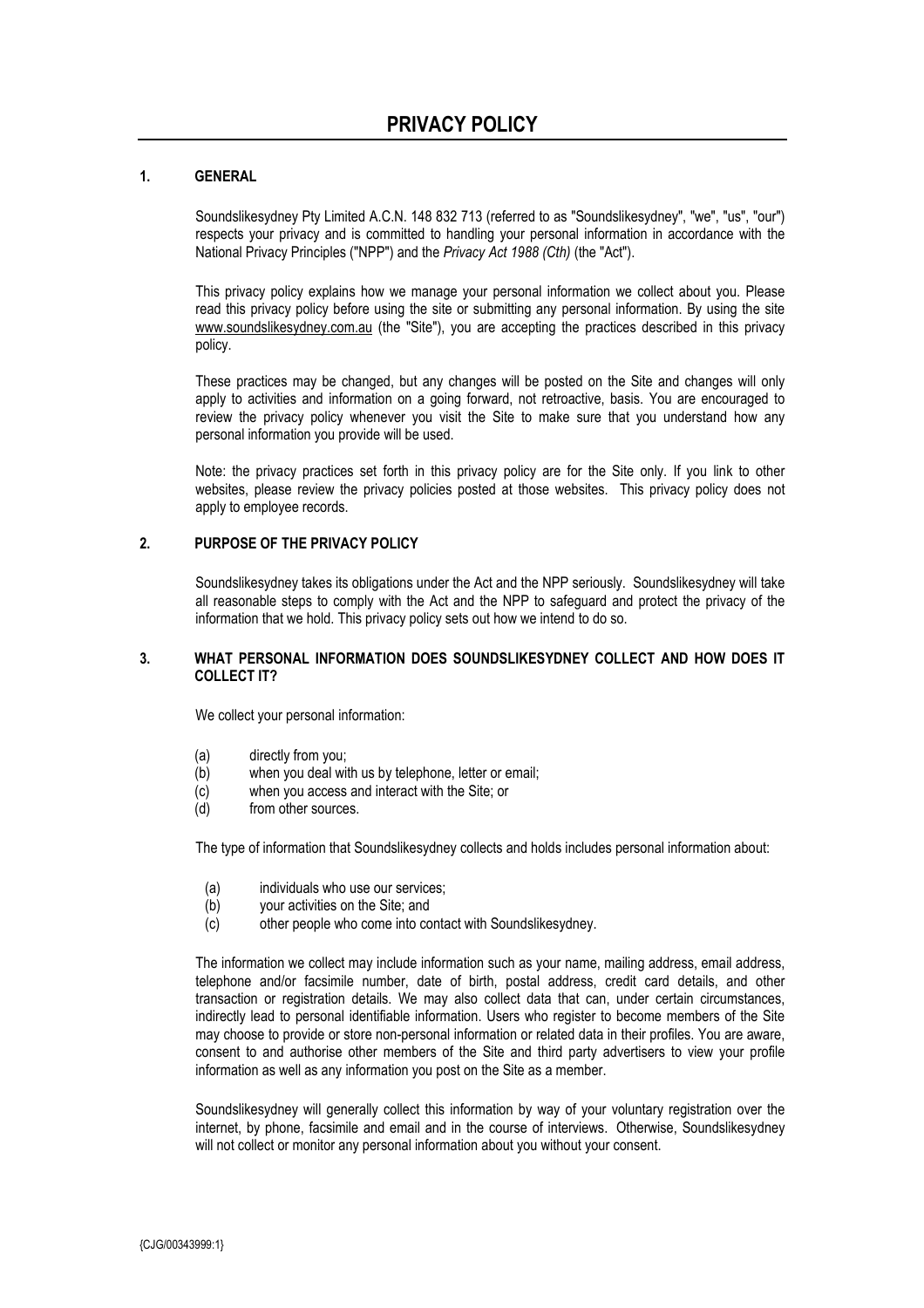When you visit the Site, we may record, for statistical purposes or in order to improve the Site or services provided by Soundslikesydney, the following information:

- (a) the date and time of your visit;
- (b) web pages you have accessed;
- (c) documents you have downloaded;
- (d) your IP address; and
- (e) the type of operating system and internet browser you use.

Where it is lawful or practicable to do so, we will provide you with the option of remaining anonymous when dealing with Soundslikesydney.

#### **4. HOW MIGHT SOUNDSLIKESYDNEY USE THE PERSONAL INFORMATION?**

Your personal information is confidential.

Generally, Soundslikesydney may use the personal information for the following purposes:

- (a) to provide services and support to our customers;
- (b) to respond to requests, inquiries or applications;
- (c) to evaluate, develop and enhance our websites and our services;
- (d) to resolve disputes and troubleshoot problems;
- (e) to enforce the policies of our Site;
- (f) to conduct website and system administration, such as for the technical support of our websites and computer systems;
- (g) to provide information to individuals services that we think may be of interest to them; and (h) to communicate special offers, promotions or market research surveys.
- to communicate special offers, promotions or market research surveys.

Otherwise Soundslikesydney will not use any personal information about you without your consent.

#### **5. HOW MIGHT SOUNDSLIKESYDNEY DISCLOSE THE INFORMATION?**

You authorise and consent to Soundslikesydney disclosing your personal information to:

- (a) enforce the policies of Soundslikesydney;
- (b) respond to any claims that content which you submitted violates the rights of any other person;
- (c) protect the rights of any person;
- (d) service providers such as organisations who provide data processing, printing and fulfilment operations;
- (e) entities for whom we are acting as an agent or publisher, such as societies and our affiliated group companies;
- (f) any court, tribunal or regulatory authority as required by law, including in response to subpoenas, court orders, or legal process, or to establish or exercise our rights to defend against legal claims;
- (g) any individual or authority if we believe it is necessary to investigate, prevent, or take action regarding illegal activities, suspected fraud, safety of person or property, violation of our policies, or as otherwise required by law;
- (h) anyone authorised by the individual;
- (i) to another company, in the event that Soundslikesydney, the Site or a related asset or line of business is acquired by or transferred to that other company;
- (j) any individual or authority to protect the rights, property or personal safety of any member of the public or Soundslikesydney.
- (k) our related bodies corporate;
- (l) our employees, insurer, third party contractors, agents or to our sponsors on a confidential basis;
- (m) our business partners, where from time to time, we partner with other companies to provide cosponsored or co-branded products or services and may share your information with our cosponsor;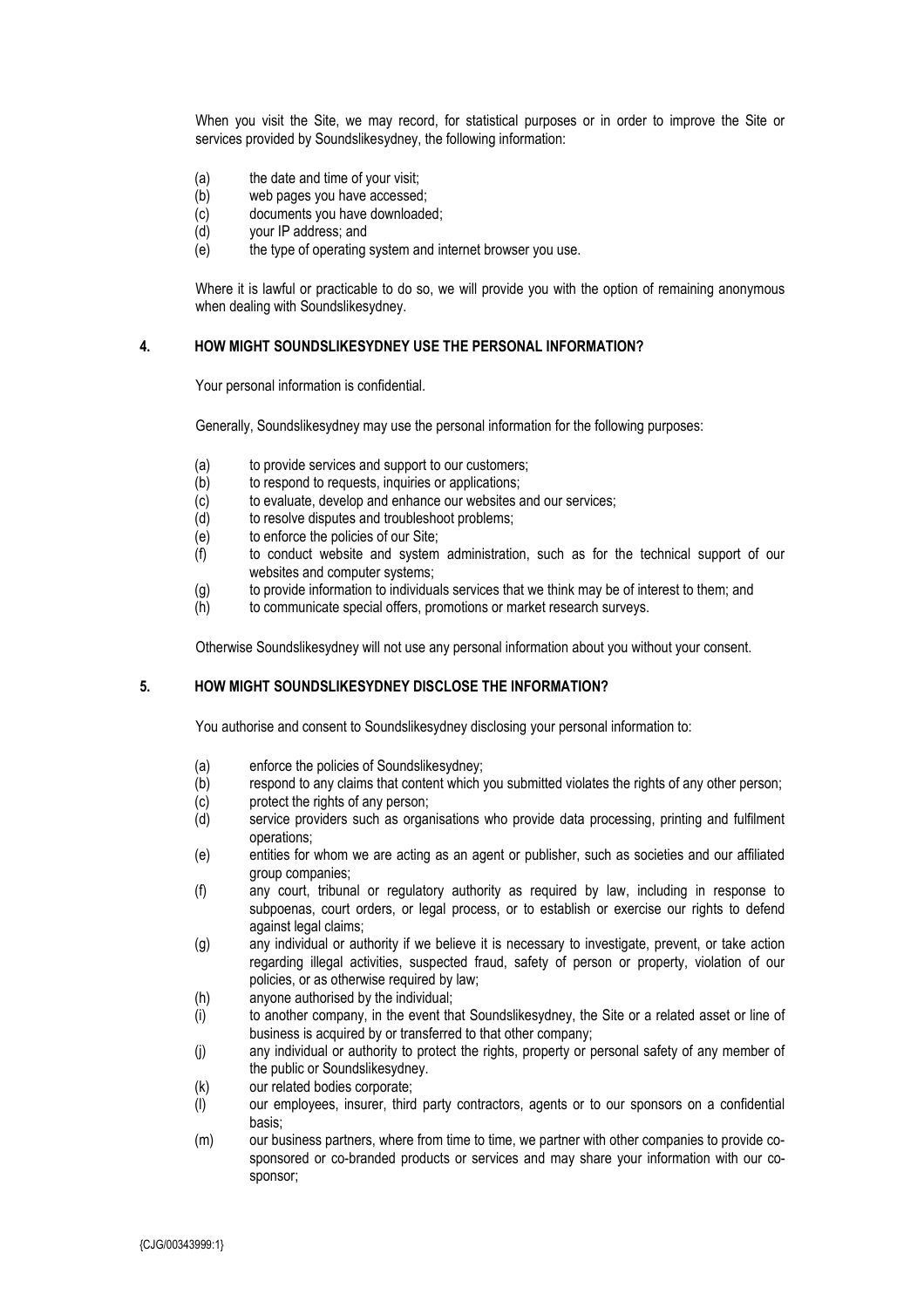- (n) our service providers (including service providers that provide web maintenance, billing and booking services);
- (o) any other person or entity (the "Recipient") upon the basis that the Recipient may only collect, use or disclose the information for the purpose for which that information was originally collected by Soundslikesydney

We will otherwise not transfer your personal information, or use, sell or disclose your personal information without your consent, unless:

- (a) such disclosure is permitted under the Act;
- (b) we are required by law to disclose that information;
- (c) we are trying to protect against or prevent actual or potential fraud or unauthorised transactions; or
- (d) we are investigating fraud which we believe may have already taken place.

The Site may contain links to websites which are owned or operated by third parties. You should make your own enquiries as to the privacy policies of these third parties. We are not responsible for information on, or the privacy practices of, such websites.

You consent to and authorise Soundslikesydney to transfer your personal information to an organisation or individual outside Australia. Soundslikesydney will only transfer personal information to a foreign country for the purpose of providing you with the services of Soundslikesydney and for carrying out any request you make when you use and interact with the Site.

Your personal information may be transferred overseas if you are accessing the Site from a country outside of Australia.

If Soundslikesydney sells all or part of its business or makes a sale or transfer of all or part of its assets or is otherwise involved in a merger or transfer of all or part of its business, Soundslikesydney may transfer you personal information to the party or parties involved in the transaction as part of that transaction.

Soundslikesydney will not otherwise disclose any personal information about you without your consent.

#### **6. MANAGEMENT AND SECURITY OF PERSONAL INFORMATION**

Soundslikesydney takes reasonable steps to keep your personal information secure. Personal information about individuals is stored on servers that sit behind a firewall and is physically housed within a secure data centre. Employee access to personal information is limited.

We cannot and do not guarantee that your personal information will be protected against unauthorised access or misuse or abuse. We do not accept any liability for the improper actions of unauthorised third parties.

In relation to the internet, while Soundslikesydney uses reasonable efforts to safeguard the privacy of your personal information, transmissions made by means of the internet cannot be made absolutely secure. Soundslikesydney assumes no responsibility for disclosure of data due to errors in transmission or by unauthorised third parties. Soundslikesydney also assumes no responsibility or liability for third parties such as advertisers or other entities who utilise banner ads and links from the Site. If you click through a banner ad or link and submit your information to an advertiser, you will be subject to the privacy policies of those third party websites.

We retain the personal information we collect from you for as long as the information is relevant to our business purposes or the purpose of collection or until you request that we remove the data by contacting our Privacy Officer at the details set out below.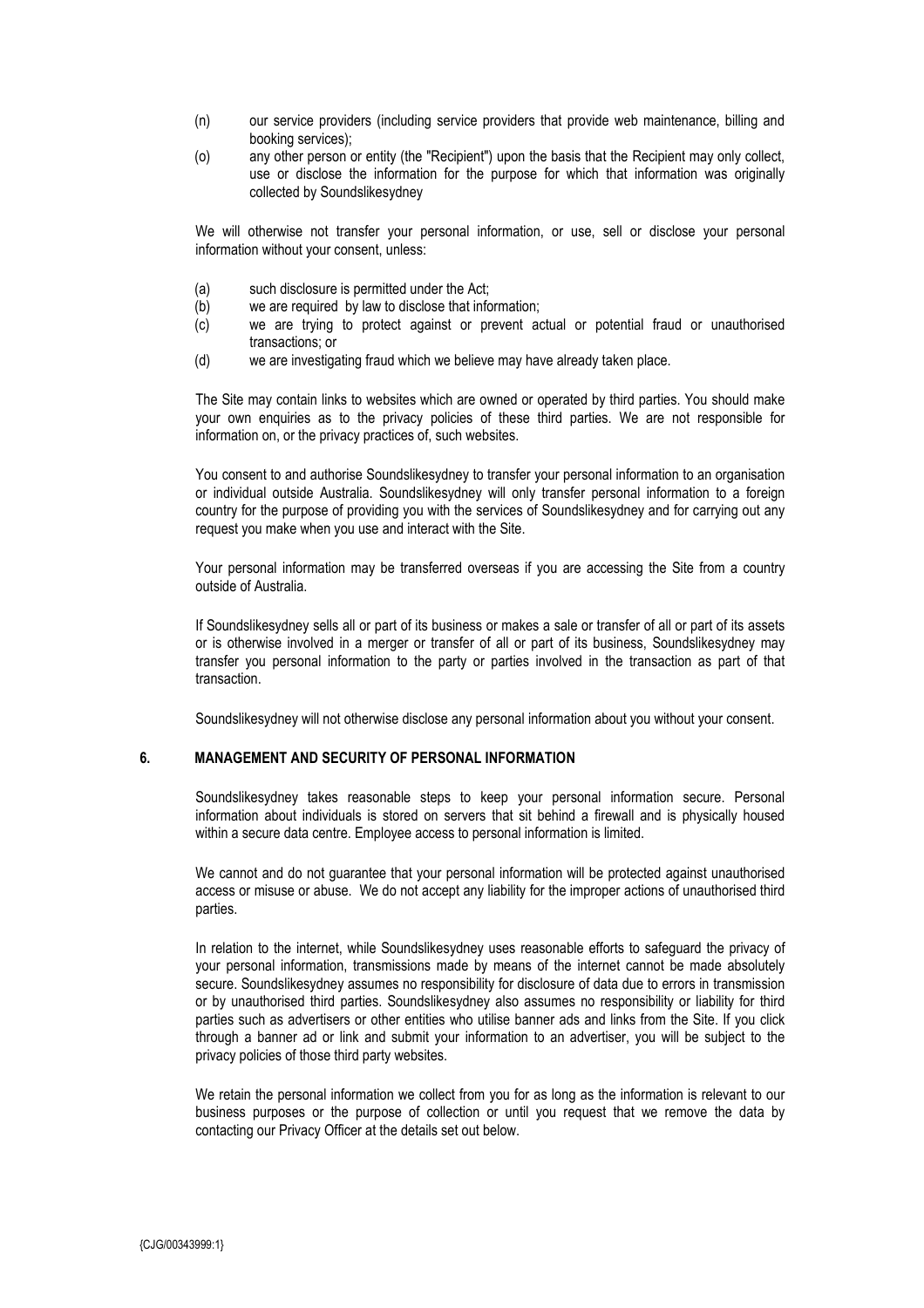# **7. PERSONAL INFORMATION ABOUT OTHER PEOPLE**

You must not provide personal information to Soundslikesydney about another person, unless that person has authorised Soundslikesydney, through you, to collect, use and disclose personal information about that person for the purposes described in this privacy policy.

The Site may allow users to share their personal information for the purpose of completing transactions. You agree to only use another user's personal information for the purpose of completing a transaction. Soundslikesydney encourages you to respect the privacy of other users. To best maintain the privacy of your personal information, Soundslikesydney will only provide limited information with respect to another user for the purpose of completing a transaction.

### **8. WHAT HAPPENS IF YOU CHOOSE NOT TO PROVIDE THE INFORMATION?**

You are not obligated to give us your personal information. However, if you choose not to provide us with your personal information we may not be able to provide you with information about the services offered by Soundslikesydney or to fulfil one or more other purposes of collection of your personal information.

#### **9. SOURCES OF INFORMATION**

Where possible Soundslikesydney will collect your personal information directly from you.

If your personal information is collected from a third party, Soundslikesydney will take reasonable steps to inform you of the collection and provide you with our privacy policy.

#### **10. USE OF COOKIES**

The Site collects information through the use of "cookies". Cookies are anonymous, unique alphanumeric identifiers sent to your browser from a website and stored on your computer's hard drive. The information we collect via cookies does not personally identify you, although it does identify your browser. We use this information to provide you with customised information when you visit the Site, and to collect aggregated user data for the purposes of usage analysis, quality control and administering and improving the Site. Aggregated data (which cannot be used to identify you) may be shared with third parties.

In addition, we may use third party advertisers to place advertisements on the Site. These third party advertisers may use cookies and other technologies to, among other things, enable such third party advertisers to record which advertisements your browser has seen and which site pages you have been viewing when the advertisement was delivered. You should make your own enquiries as to the privacy policies of these third parties. We are not responsible for information on, or the privacy practices of, such third parties.

You can prevent your browser from accepting new cookies, be notified when you receive a new cookie, or disable cookies altogether by changing your browser's preferences menu. If you disable cookies, you may not be able to use the customised functions on the Site.

## **11. UPDATING YOUR PERSONAL INFORMATION**

Soundslikesydney endeavours to ensure, but in no way guarantees, that the personal information it holds about you is accurate, complete and up-to-date. You will generally be able to update the information we hold about you by accessing you account and profile information on the Site. You should promptly update your personal information if it changes or becomes inaccurate.

You can help keep your personal information up to date and secure by contacting our Privacy Officer (contact details set out below) and by maintaining confidentiality of any password, user name, accounts